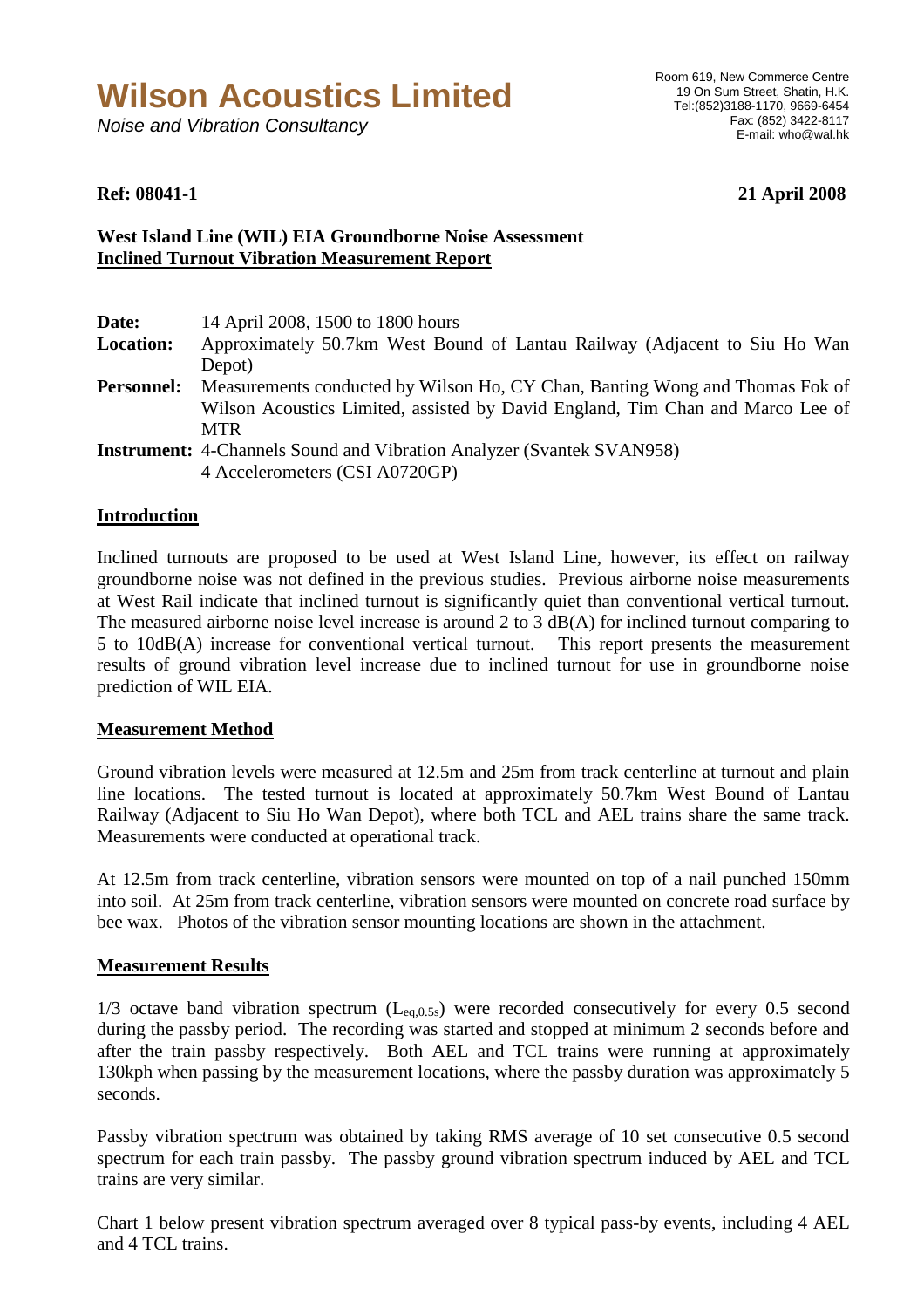

#### **Chart 1:** Average Pass-by Vibration Spectrum

The turnout ground vibration level is 4.1dB(A) and 0.6dB(A) higher than that at plain line at 12.5m and 25m from track centerline respectively.

For conservation approach, **5dB** turnout correction factor is recommended for groundborne noise prediction in WIL EIA.

Prepared by: Cheuk-Yin Chan Signed: Man Date: 21-Apr 2008 Checked and Checked and<br>Approved by: Wilson Ho Signed:  $\bigcup_{\mathcal{A}} \bigcup_{\mathcal{A}} \bigcup_{\mathcal{A}} \bigcup_{\mathcal{A}} \bigcup_{\mathcal{A}} \bigcup_{\mathcal{A}} \bigcup_{\mathcal{A}} \bigcup_{\mathcal{A}} \bigcup_{\mathcal{A}} \bigcup_{\mathcal{A}} \bigcup_{\mathcal{A}} \bigcup_{\mathcal{A}} \bigcup_{\mathcal{A}} \bigcup_{\mathcal{A}} \bigcup_{\mathcal{A}} \bigcup_{\mathcal{A}} \bigcup_{\mathcal{A}} \bigcup_{\mathcal$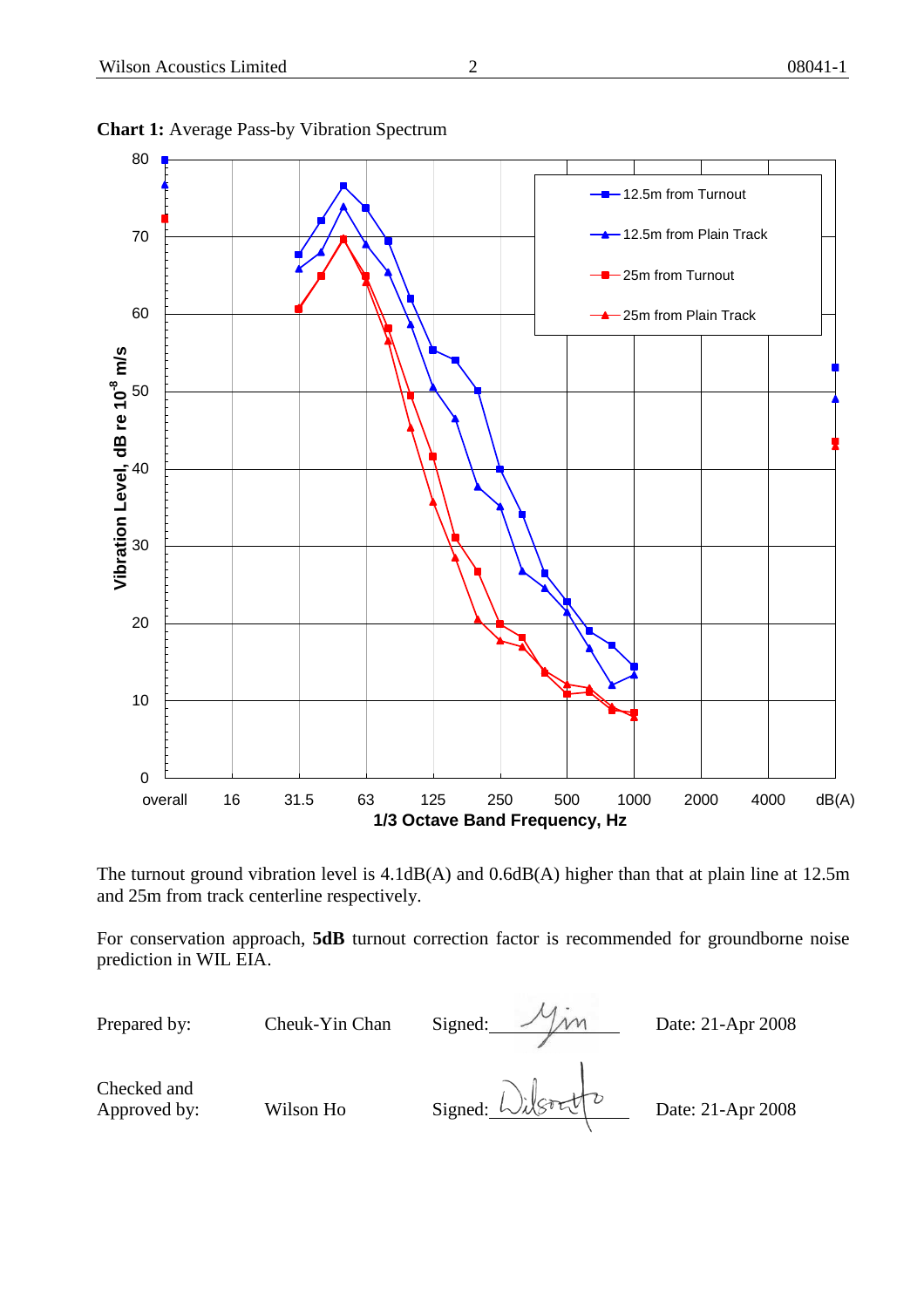# **Photo**

**Photo 1:** Vibration sensor mounted on top of a nail punched 150mm into soil at 12.5m from turnout



**Photo 2:** Vibration sensor mounted on top of a nail punched 150mm into soil at 12.5m from plain track